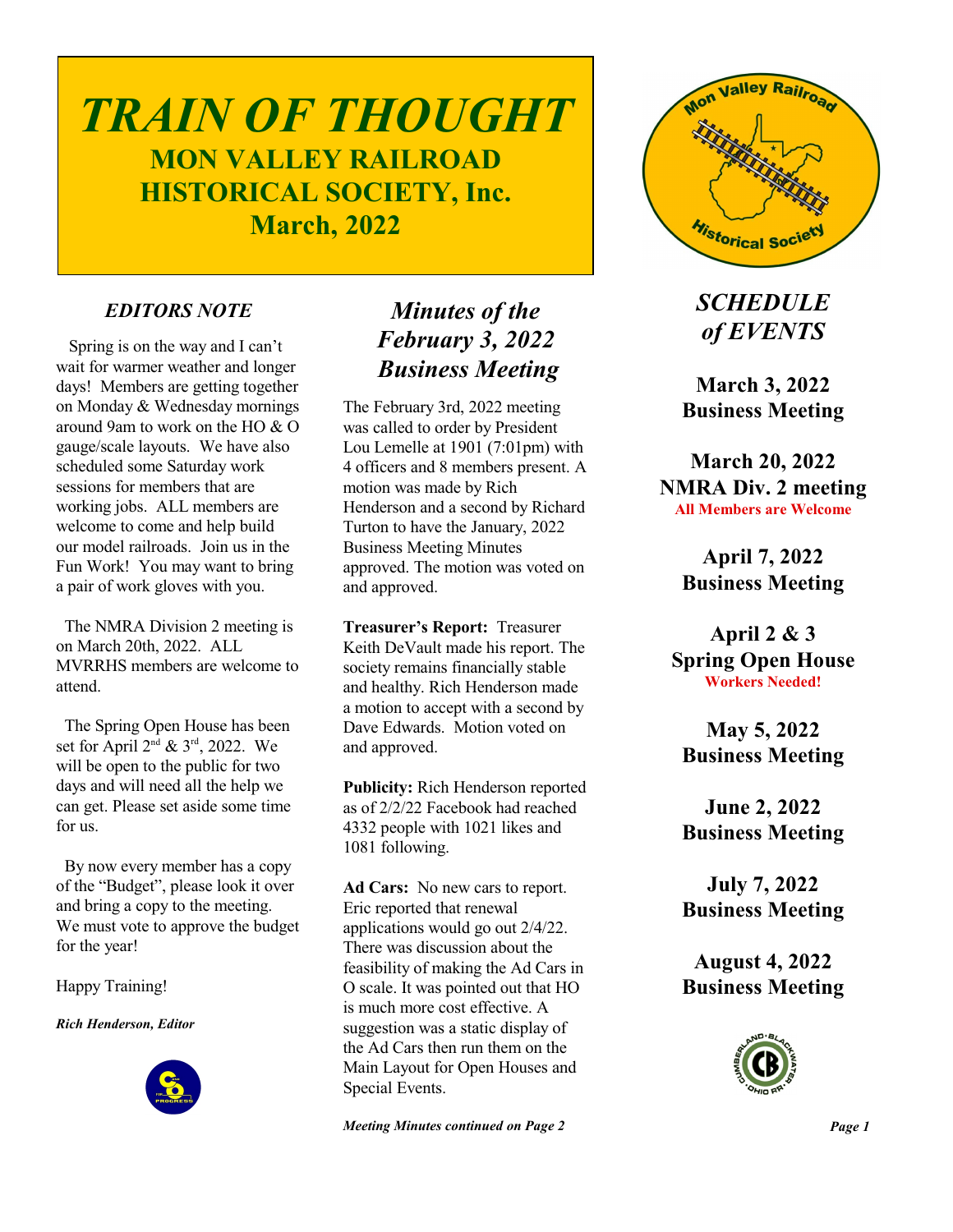#### *Minutes continued from Page 1*

We were reminded of the difficulty of housekeeping issues and keeping track of the cars when placed on the Main Layout.

The Main was not intended to be used for display or operating the Ad Cars. More discussion is needed on this issue.

**Membership:** Ken Colvin and Keith DeVault received an application from Roger Dalton who requested Associate Membership. Keith motioned the application be approved. Rich Henderson offered a second to the motion that was voted on and approved.

**Donations:** Mike Hohn received a check for a \$50 while Ken Colvin received a box of HO scale trains.

**Old Business:** The Board of Directors met twice. During the first meeting the board met to discuss and approve the rent increase as required to continue our lease. During the second (regular) meeting both the yearly goals and budget were finalized. Minutes of the regular BOD meeting will be in the next newsletter. **LAYOUTS**

**HO Layout** - Mike Hohn updated the membership on the to date progress made on the Main Layout. More primer needs to be added before the blue for the sky, then track laying can begin. Mike stated that Monday and Wednesday work sessions would continue throughout the month of February with an occasional Saturday. February 12 from 9a till noon is a work session that is an opportunity for nonretired members to participate.

**O gauge Layout** - Rich Henderson requires 10 more sheets of 4'x 8'x 1" foam to place around the entire O layout. The track is experiencing some delay, but when it comes in, they will start placing track. Rich

made a motion that 10 sheets of 4'x8'x1" and at least 6 tubes of PowerGrab be purchased. Dave Edwards made a second and after a vote the purchase was approved.

**N scale** - No design was presented. Greg Malnikoff pointed out that a decision by committee needed to be made regarding the use of Atlas Flex Track or Kato UniTrack. Design opportunities and constraints are particular to which track is used. T-Track modules were a recommendation from Keith, but it was agreed that more conversation and research needed to be done within the committee.

**New Business:** Keith DeVault made a motion that additional material be appropriated to surround the layouts with the grey skirting. Second by Bill Hudak. Voted on and approved.

\*\*\*\*\*Rich Henderson wanted to go on record as he thanked Mike Hohn for going through many of the boxes organizing, cleaning out and just identifying what was in each box.

#### **For the Good of the Order:** Nothing

Rich made a motion to adjourn, to which Greg offered a second. The meeting was adjourned at 1939 (7:39pm).

*Greg Malnikoff, Secretary MVRRHS*

# *Board of Director's Meeting January 27, 2022*

Present were: President Lou Lemelle,Vice President Ken Colvin, Treasurer Keith DeVault, Secretary Greg Malnikoff, Member at Large Rich Henderson and Immediate Past President Gary Deavers.

The meeting was opened at 5:16pm.

The budget was presented and discussed by Rich and Keith. The budget was completed and approved by the BOD.

A proposal was made by Rich to increase membership dues by \$5.00 across the board. We have not raised Dues in over 10 years. This change if Approved by the membership would be enacted for all new members in 2022 and for all members for the 2023 business year.

Goals were presented, discussed, voted on and approved.

The meeting was adjourned.

*Greg Malnikoff, Secretary MVRRHS*



## **ARTICLES WANTED**

Space is available for members to write an article for the newsletter. It may be about your model railroad, a new model you just built or acquired, a railfan trip you recently took or about a any railroad related topic. Just type it up and send it to: Rich Henderson, Editor at: trainman430@comcast.net

Please allow two (2) weeks before the next newsletter is published.